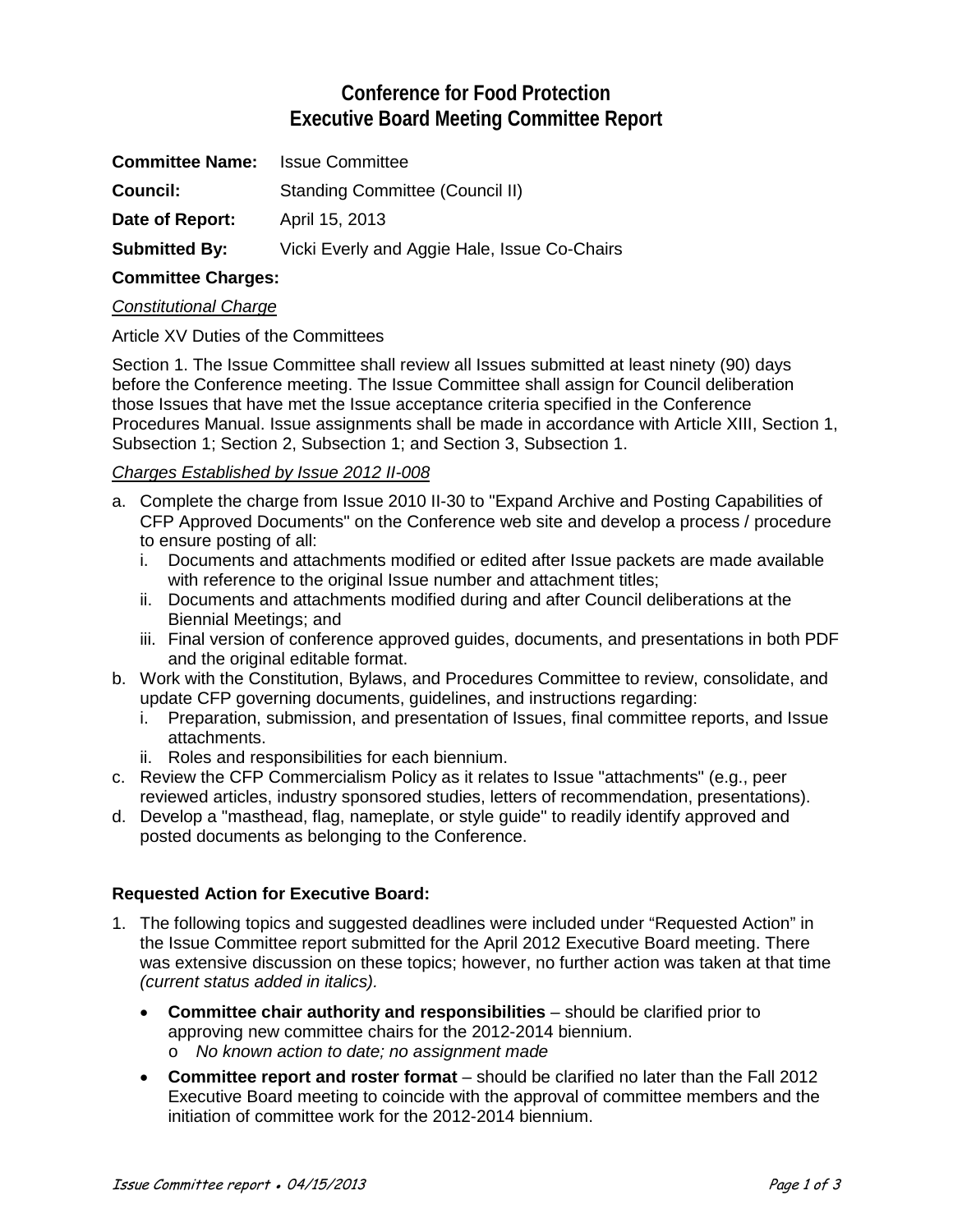- o *At the August Executive Board meeting, Jeff Lineberry agreed to review the two committee report templates – periodic report and final report (see attached documents for Jeff's comments and suggested edits). Subsequent to receiving Jeff's comments, the Issue Chairs discussed other options for revising/clarifying the periodic report and submitting committee rosters (see attached document for Issue Chair's suggested edits). No official assignment has been made by the Executive Board to revise either report template.*
- o *In addition to committee reports, Council Chairs have been submitting their committee's periodic progress reports to the Executive Board in various formats; is there a need to standardize this reporting structure or process?*
- **Issue review process and updating of submittal instructions** should be clarified prior to the launch of Issue submittal information in the Fall of 2013 for the 2014 biennial meeting.
	- o *See attached abbreviated description of committee report and Issue review process (developed at the request of Dave McSwane, Executive Director).*
	- o *Additional work will be completed by Issue Chairs to help clarify and (hopefully) simplify previously approved instructions (as currently posted on the CFP website); edited documents will be submitted with the Issue Committee report at the August 2013 Executive Board meeting for review and approval.*
- **Technical challenges**  should be addressed prior to the launch of Issue submittal information in the Fall of 2013 for the 2014 biennial meeting.
	- o *No known action to date; no assignment made.*
- 2. Request the Executive Board provide clear and specific direction to the Conference Chair at each Executive Board meeting when there is a need to return a committee report for further information or clarification.

As stated in the *CFP Procedures Manual*:

- VIII. Committees
- I. Committee Reports
- 1. Periodic Status Report

Council Chairs shall submit an interim status report of Committee activities to the Conference Chair no later than thirty (30) days prior to each Executive Board meeting that does not coincide with a Biennial Meeting. **The Conference Chair can send a report back to a Council Chair with a request that a committee work further on its report**. Council Chairs shall be prepared to discuss the interim report(s) at each Executive Board meeting.

3. Reminder of important Committee Report and Issue Deadline Dates:

| December 6, 2013 | Due date for final committee reports and draft committee Issues to<br>be submitted to Council Chairs (and Issue Chairs) for preliminary<br>review |
|------------------|---------------------------------------------------------------------------------------------------------------------------------------------------|
| January 6, 2014  | Online Issue Submission opens                                                                                                                     |
| January 24, 3014 | Issue Submission deadline (mandated to be not less than 90 days<br>prior to biennial meeting)                                                     |
| March 7, 2014    | Deadline date for Issue Committee to finalize Issue council<br>assignments                                                                        |
| March 21, 2014   | Mandated date for Issue Packets to be made available by Director                                                                                  |